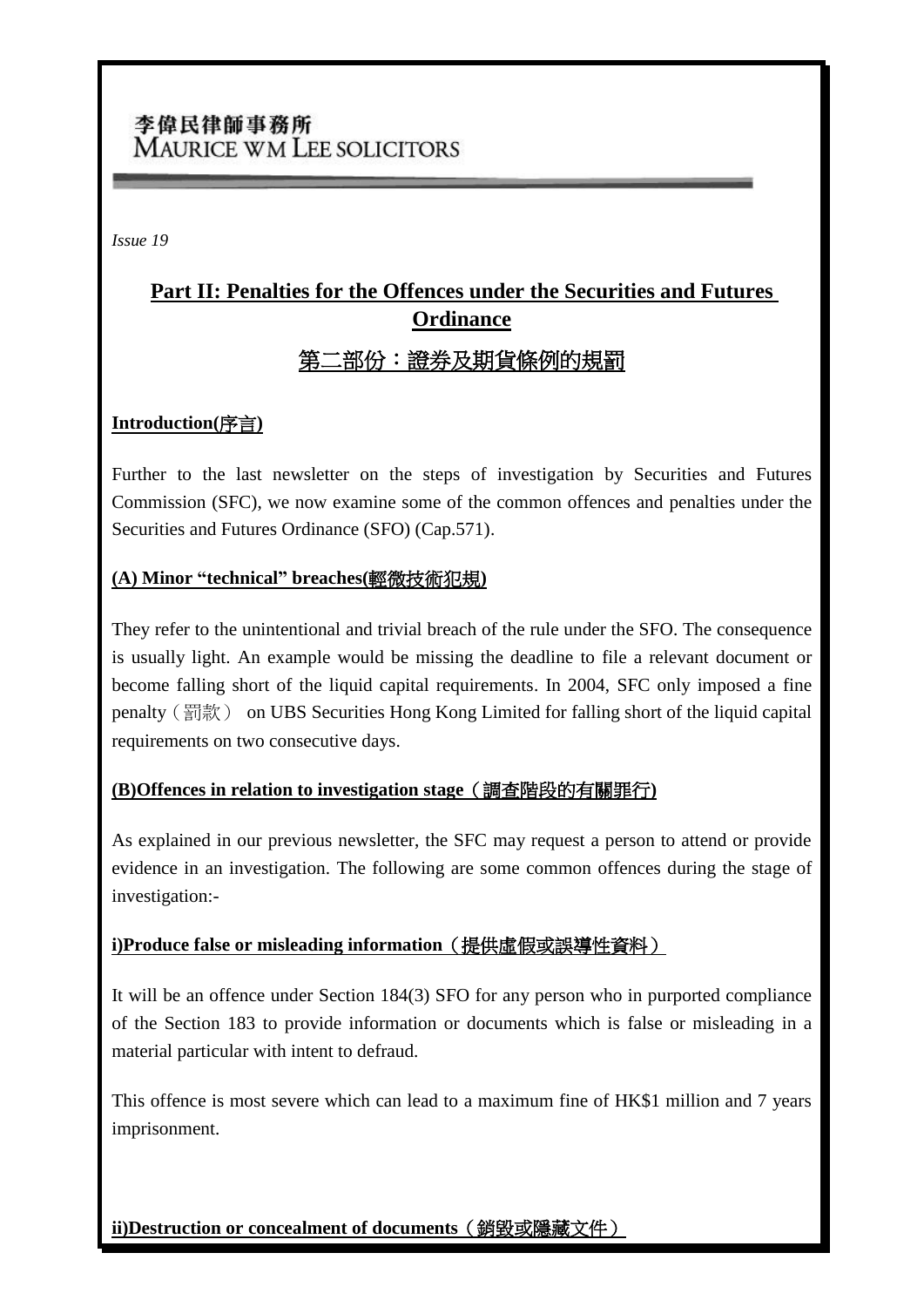Under Section 192 SFO, any person who causes or permits the destruction, falsification, concealment or disposal of any records or documents required to be produced with the criminal intent shall commit an offence and be liable for a fine of HK\$1 million and 2 years imprisonment.

## **iii)Failure to answer question raised by the investigator**(未能回答調查員所提出的問題)

A person who, without reasonable excuse, fails to answer a question raised by the investigator under Section 183(1)(c) SFO commits an offence and is liable on conviction to a fine of HK\$200,000 and imprisonment for 1 year.

## **iv)Failure to attend investigation interview**(未能出席調查盤問)

Failing to attend before the investigator as required under Section 183(1)(c) SFO commits an offence and is liable on conviction to a fine of HK\$200,000 and imprisonment for 1 year. In addition, he may also be guilty of contempt of court.

In November 2007, a man who failed to attend an SFC investigation interview despite a court order was guilty of contempt of Court (藐視法庭). The case reflects the importance to co-operate with the investigators (*the case of Chan Chin Yuen*).

## **(C) Misconduct as to not being a fit and proper person**(持牌人仕或機構之專業失當)

This is the third category of wrongful acts. Under Section 194 and 196 SFO, the SFC has the powers to discipline a regulated person such as securities broker, advisor who is or was guilty of misconduct. The SFC may revoke or suspend his registration of license. The SFC may also impose a fine either on its own or together with other disciplinary sanctions.

In 2007, the SFC concluded that Ms. Chan Siu Ping was guilty of misconduct and that she was no longer fit and to be a SFC-licensed person. The SFC therefore revoked Chan's registration.

#### **(D) Market Misconduct(**市場失當行為**)**

This is the fourth category of wrongful acts. Here are some examples:

#### **1) Insider dealing(**內幕交易**)**

The SFO defines insider dealing as follows:

a) Where a person connected with a listed corporation deals in the securities of the listed corporation (or a related corporation) and when the person is however in possession of what he knows to be inside information (that is, price-sensitive information not available to the public at large): Section 270 SFO;